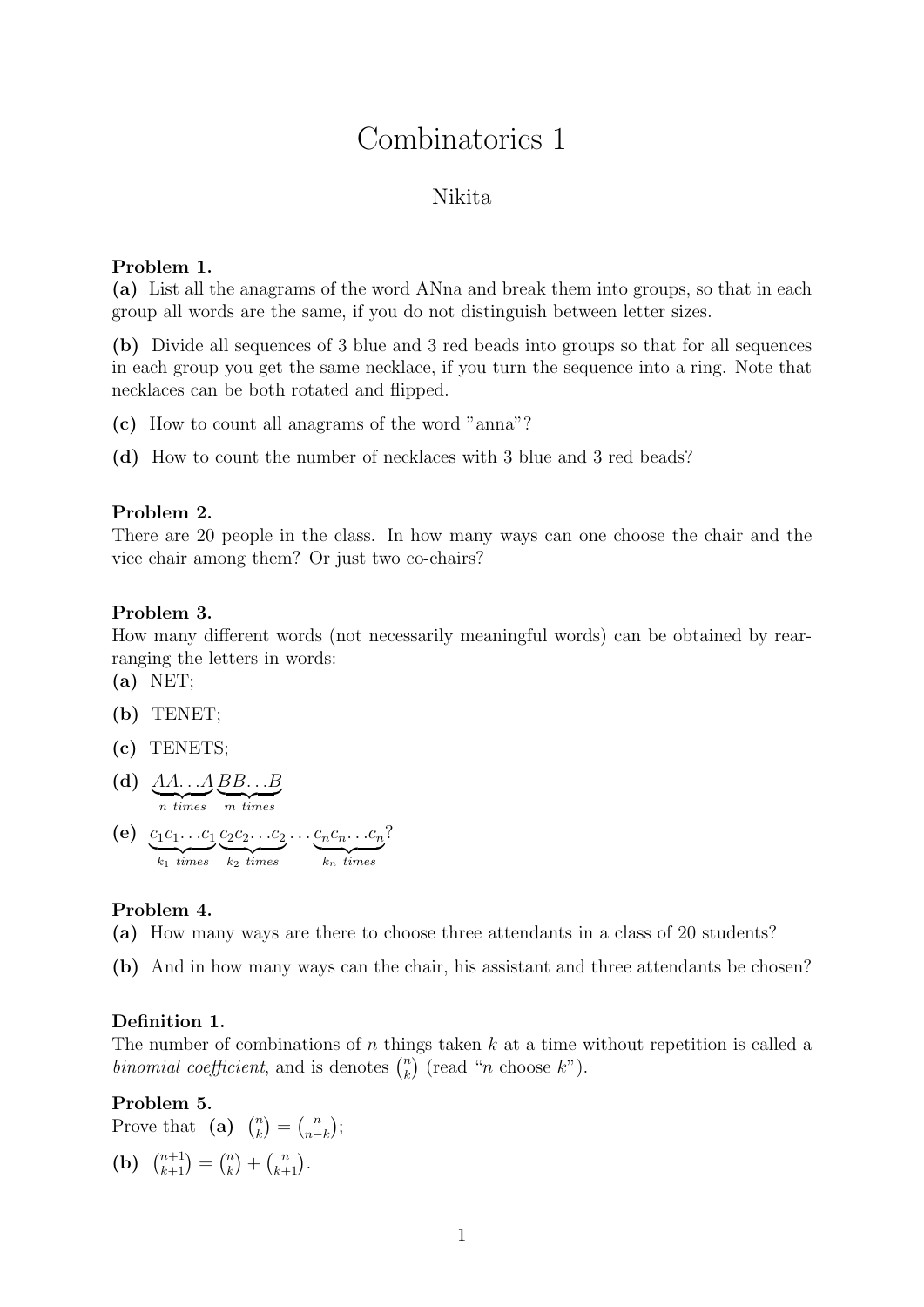## Problem 6.

Find a closed form expression for  $\binom{n}{k}$  $\binom{n}{k}$ .

## Problem 7.

The figure shows a city plan. The streets have one-way traffic: you can only go "up" or "to the right". (a) How many different routes lead from point A to point B?

(b) How many of them goes through the marked intersection?



## Problem 8.

In how many ways can a class be seated if there are 27 people and 30 seats?

## Problem 9.

In how many ways can 3 pears and 4 apple trees be planted in a row?

### Definition 2.

Pascal's triangle is the numerical triangle shown in the figure (there are ones along the edges of the triangle, and each of the other numbers is equal to the sum of the two to the right and left above it).

Problem 10.

Write next 3 strings.

### Problem 11.

Prove that the k-th number of the *n*-th line is equal to  $\binom{n}{k}$  $\binom{n}{k}$  (the lines are numbered from top to bottom, starting from zero, and the numbers in the lines are numbered from left to right, also starting from zero).

### Problem 12.

Prove that the sum of the numbers in the *n*-th row of Pascal's triangle is  $2<sup>n</sup>$ .

### Problem 13.

Prove the identity  $\binom{n}{1}$  $\binom{n}{1} + 2\binom{n}{2}$  $\binom{n}{2} + 3\binom{n}{3}$  $\binom{n}{3} + \cdots + n \binom{n}{n}$  ${n \choose n} = n2^{n-1}.$